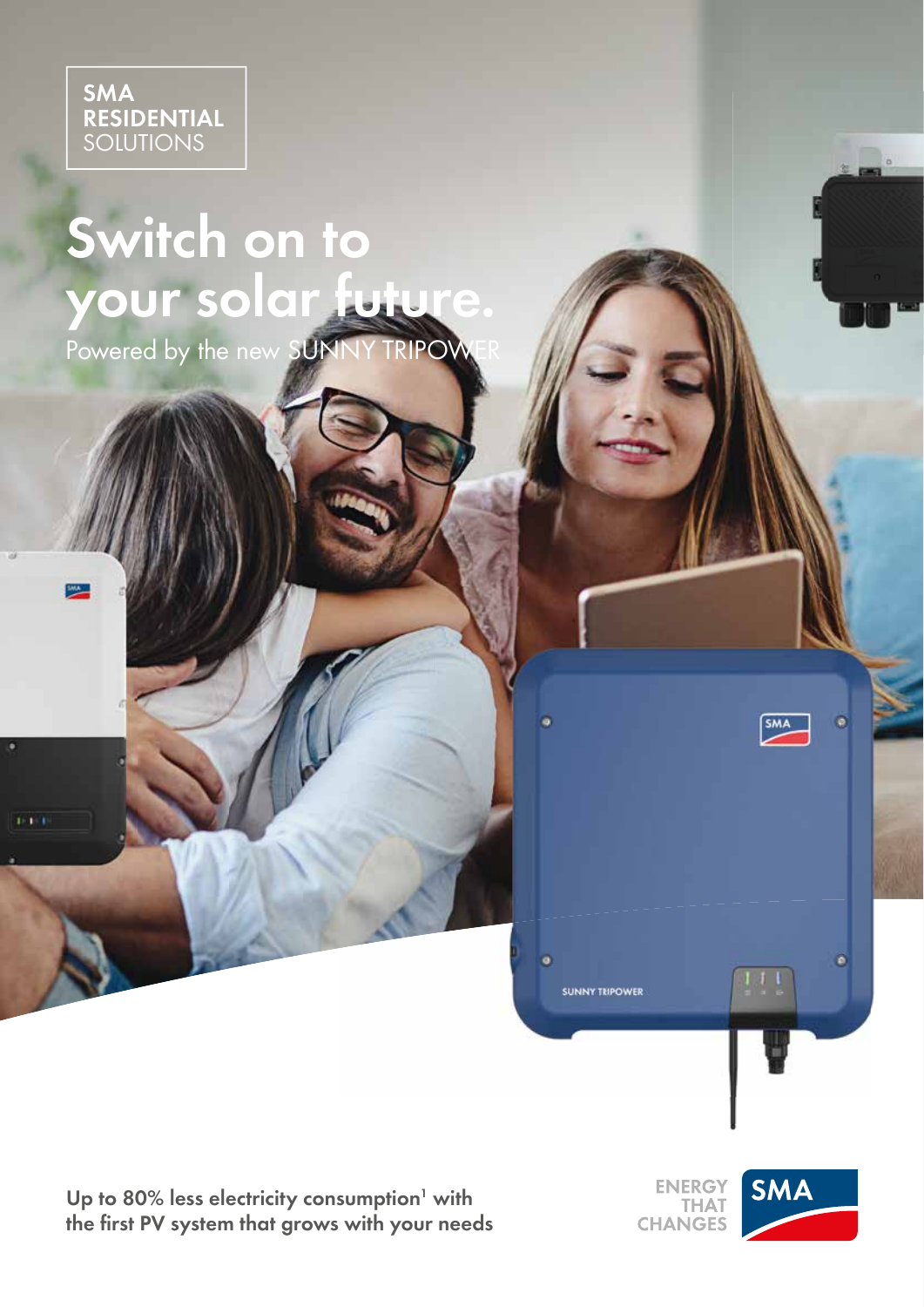

**Discover our powerful SMA Residential Solutions that combine intelligent solar technology and services** to produce clean, renewable energy at home while opening up significant cost savings. Energy can be a huge cost factor, with demands increasing daily. Private homeowners today are no longer just consumers of energy; an ever-increasing number are also becoming power generators themselves, or even suppliers. This puts them firmly in control of their energy costs. With SMA Residential Solutions, you can protect your home against continually rising energy costs and switch on today to the energy world of the future.

#### **Join now and start saving on energy costs, with up to 80% less electricity consumption1 achieved with SMA Residential Solutions.**

#### **Modular system**

Our SMA Residential Solutions are designed to help you not only get the most out of your PV system but also to reduce your total electricity consumption by up to  $80\%$ <sup>1</sup>. Built around highly efficient components, the modular architecture of our solutions gives you the flexibility to configure a system that best suits your needs and budget and makes it easy to expand your system or scale it up over time.

#### **All energy sectors**

Whether generation, storage, consumption or even the selling of unused energy – SMA provides state-of-theart technology with fully automated services for every sector. At the same time, intelligent energy management enables separate energy sectors to be connected, allowing for cost-effective operation of equipment, such as washing machines and heating, ventilation and air-conditioning systems, or for the charging of e-vehicles.

 $^1$  Calculation based on average daily electricity consumption of an Australian 5 person household, consuming up to 30kWh per day and with a 5kW PV system, 2.5kW battery system with 10kWh of usable storage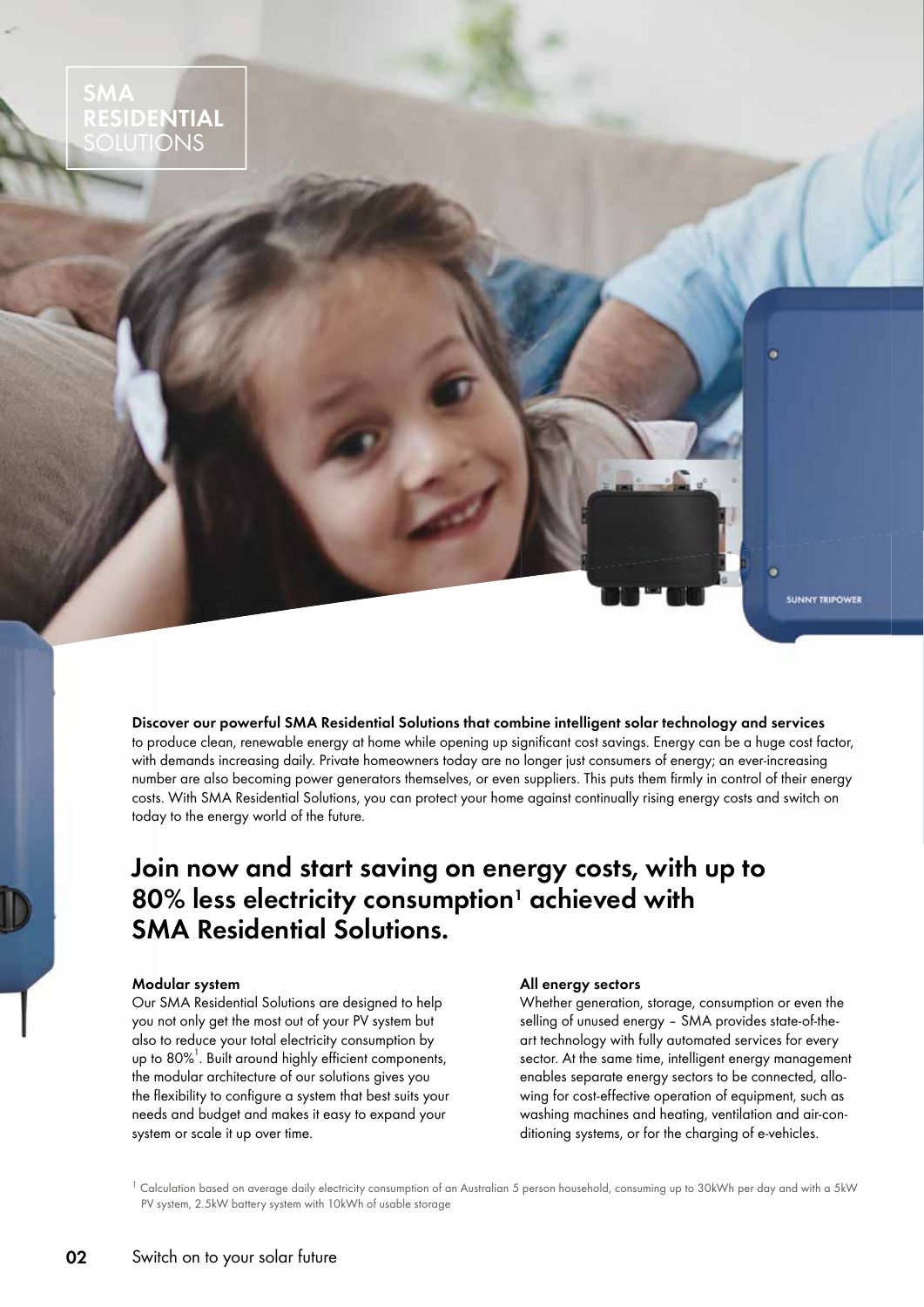## **The solar system that fits your budget and needs**



#### SMA RESIDENTIAL SOLUTIONS **From start to smart. Select the right solution module.**



 $1$  Calculation based on average daily electricity consumption of an Australian 5 person household, consuming up to 30 kWh per day and with a 5kW PV system, 2.5 kW battery system with 10 kWh of usable storage

<sup>2</sup> Calculation based on average daily electricity consumption of an Australian 5 person household, consuming up to 30 kWh per day and with a 5 kW PV system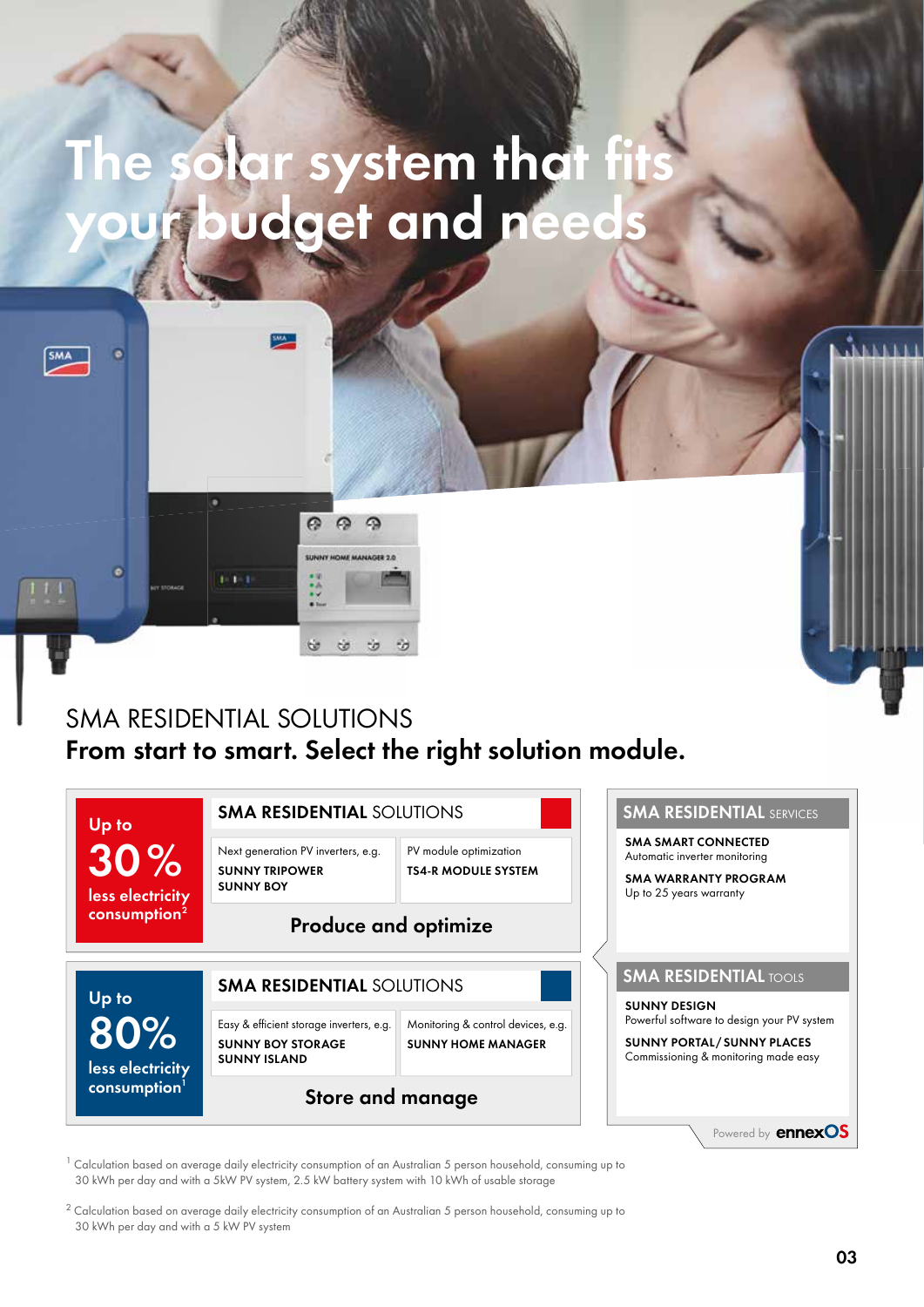

### **Get even more out of your system with leading solar technology**



The inverter is a central component of SMA Residential Solutions. It converts the direct current generated in the solar cells into alternating current compliant with grid requirements. The new Sunny Tripower 3.0–6.0 combines top inverter performance with maximum ease and comfort for system owners and installers. The Sunny Tripower reliably ensures maximum energy yields and reduces electricity costs.

PRODUCE AND.<br>Optimize

#### **Quick and easy**

**UNNY TRIPOWER** 

- Quick installation due to 17 kg weight and external connections
- Compact design means minimum space requirements
- Integrated TS4-R communication for module optimization

#### **Higher yields**

- Dynamic active power limitation: direct use of surplus energy,
- less grid dependence • Integrated shade management
- with OptiTrac Global Peak
- Intelligent energy management and storage solutions can be added anytime

#### **Ultimate convenience**

- Free online monitoring via Sunny Places
- Intuitive commissioning via smartphone or tablet
- Automatic inverter monitoring with SMA Smart Connected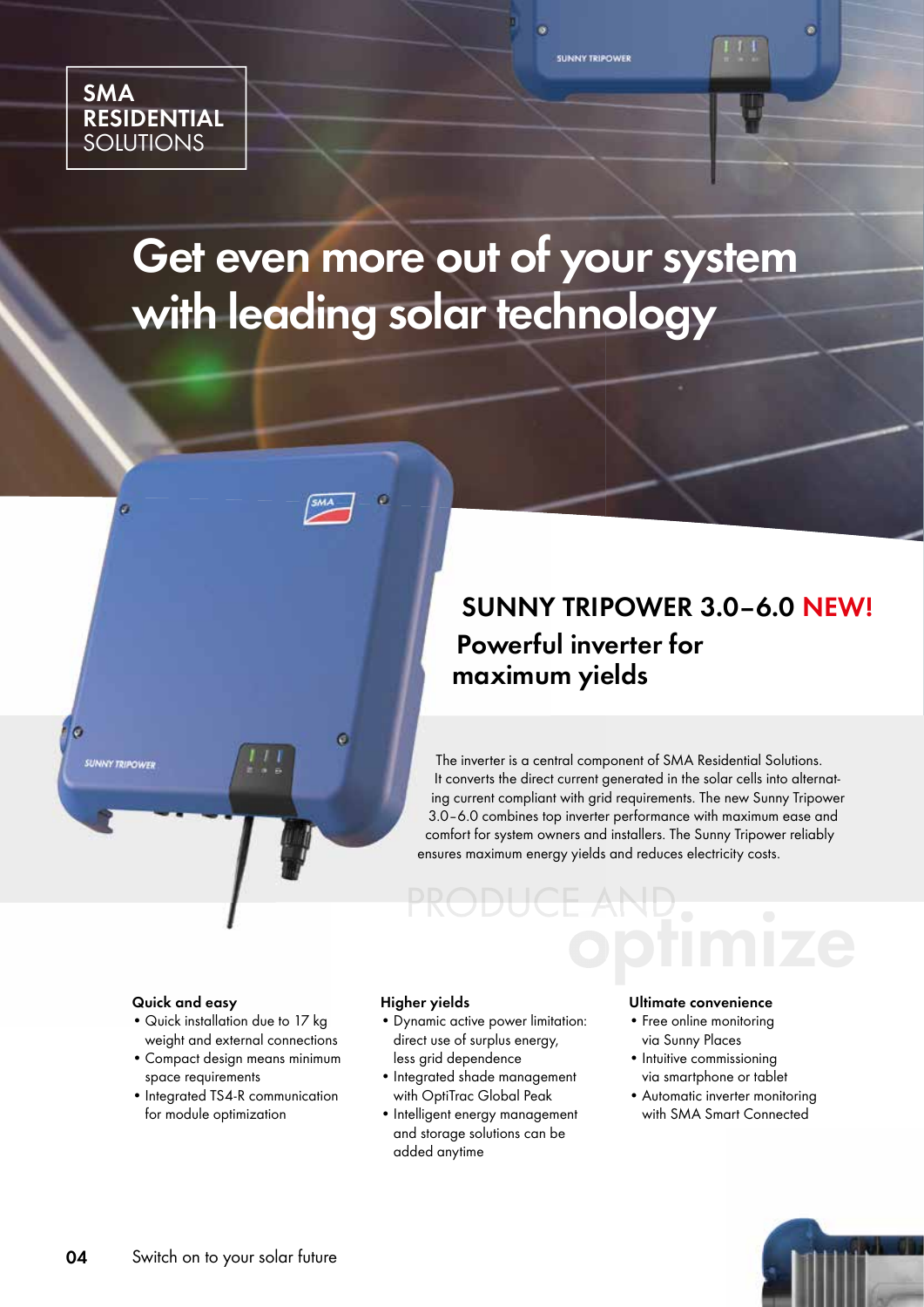# **TERRICLENT**<br> **TERRICLENT**<br> **THE TS4-R addle optimizer is the ideal solution for heavier**<br> **CHERRICUS CONSECTED AND CONSECT AND CONSECT AND CONSECT AND CONSECT AND CONSECT AND CONSECT AND CONSECT AND CONSECT AND CONSECT**

#### **SMA TS4-R optimizes**  module efficiency under difficult conditions

The TS4-R module optimizer is the ideal solution for heavier shading or complex roof structures. Each PV module that is shaded or not optimally aligned to the sun can be specifically equipped with the module optimizer for maximum yield.

#### **Fast installation & digital commissioning**

- Tool-free "snap-in" installation on the ground
- Intuitive commissioning via smartphone or tablet

#### **Maximum flexibility & reliability**

- Module optimization, shutdown and monitoring as required
- Long service life and 25 years warranty

#### **Easy yield optimization**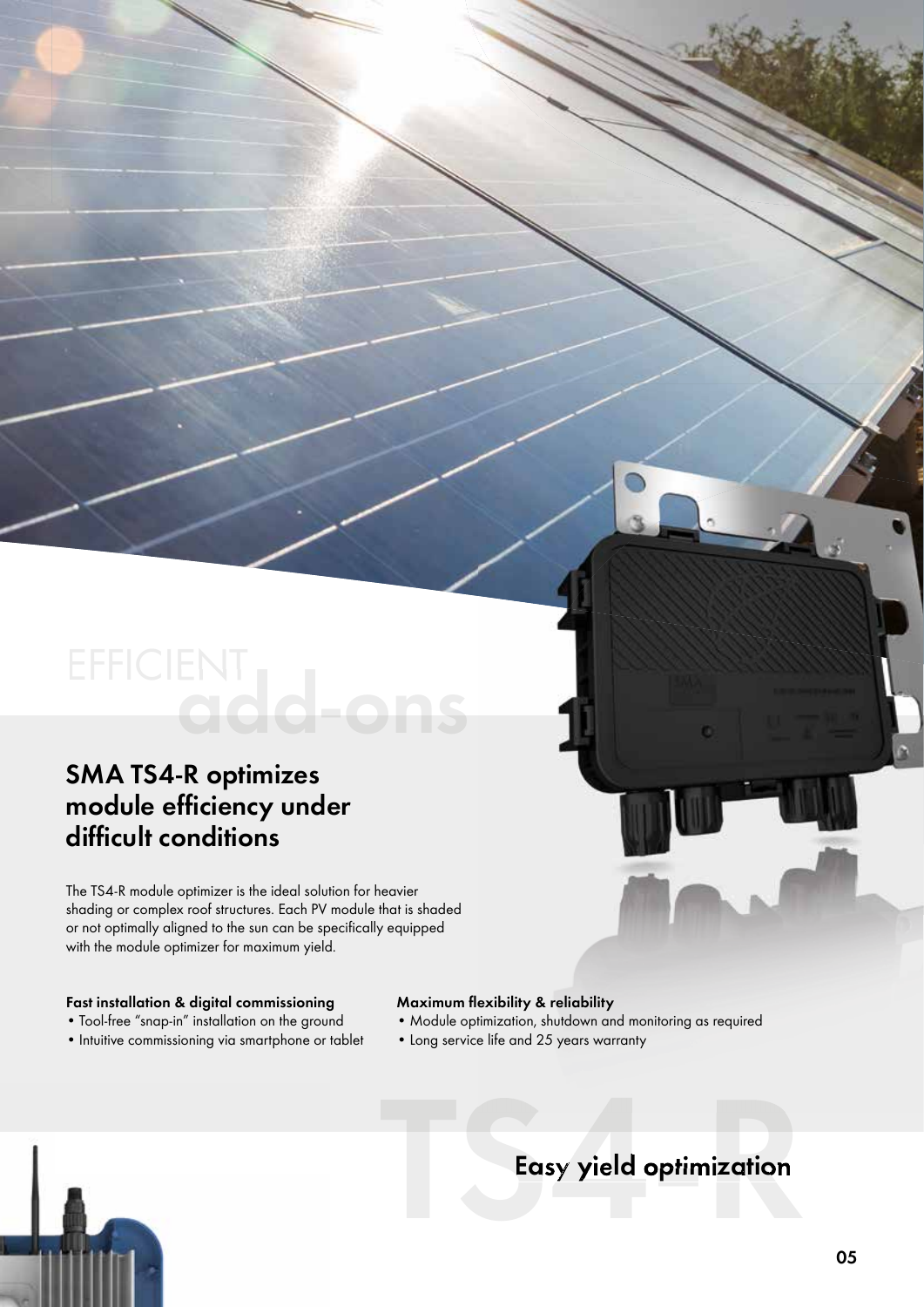**SMA RESIDENTIAL**  SOLUTIONS

# **manage**

#### **SUNNY BOY STORAGE 3.7–6.0 As unique as your power consumption**

**More energy with efficient storage solutions** 

The Sunny Boy Storage stores your home's surplus solar energy and supplies it whenever it is needed. This way you can use solar power around-the-clock – including after sunset. Reliable power supply even in the event of a grid failure.

#### **Flexible, reliable, convenient**

- Up to three high-voltage batteries can be connected
- Integrated Secure Power Supply function
- Intuitive commissioning via smartphone or tablet

#### **Effi cient storage and management tailored to your home.**

#### **SUNNY HOME MANAGER 2.0**

**SUNNY BOY STORAGE** 

**Your control center for intelligent energy management**

The Sunny Home Manager 2.0 monitors all energy flows in the home, automatically identifies potential savings and facilitates efficient use of solar

energy.

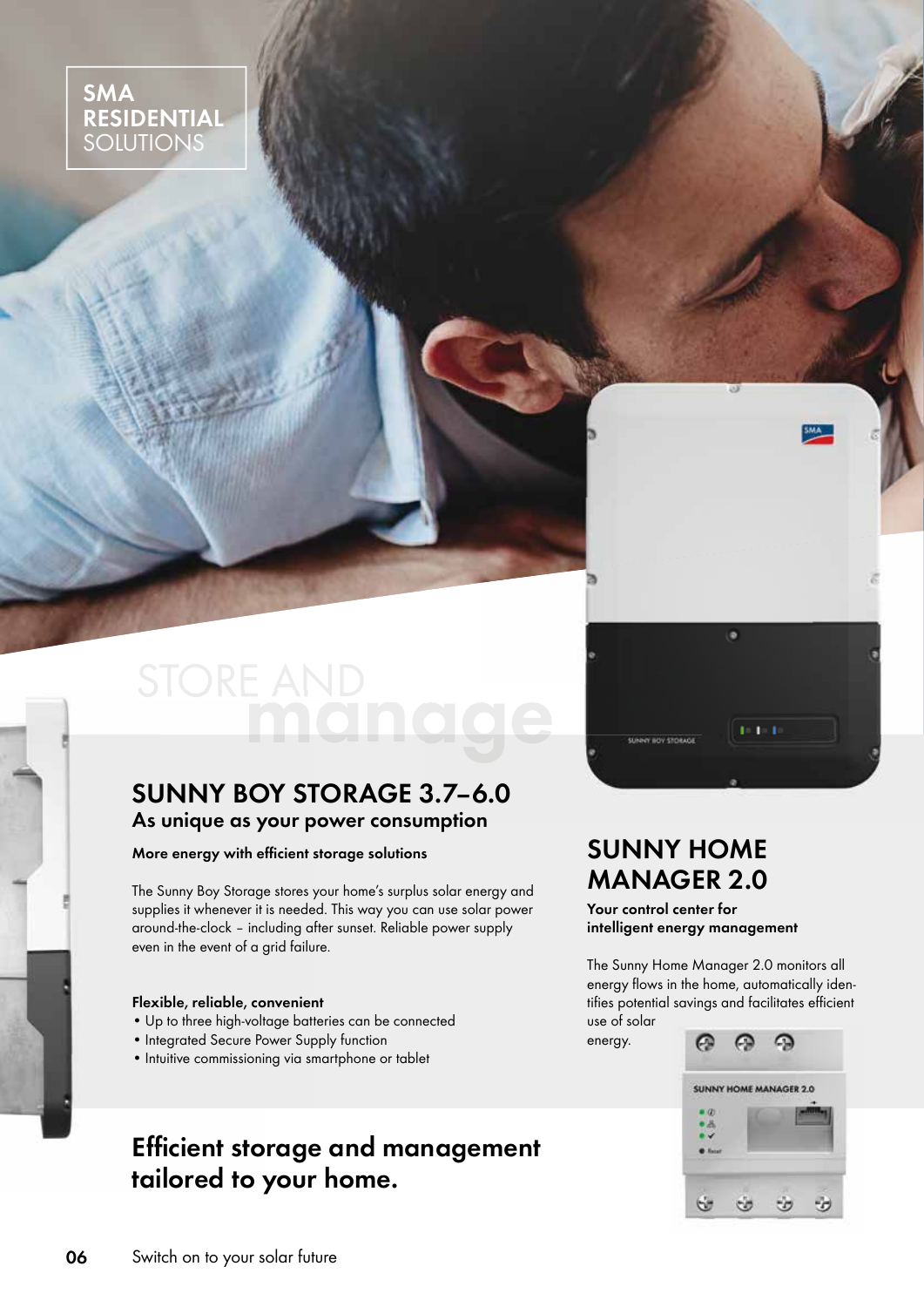# Attractive SMA Services<br>for 100% peace of mind **peace of mind**



#### **SMA SMART CONNECTED Free, automatic inverter monitoring**

All SMA inverters meet the highest quality standards. However, in the unlikely event of a fault, this service offers you 100% peace of mind.



• Automatic inverter monitoring

- Proactive communication in case of malfunction
- Automatic replacement service
- Compensation if replacement device is not delivered within 3 days
- Available in AU, AT, BE, CH, DE, ES, FR, IT, LU, NL, UK

#### **Optimum protection of your PV system with the SMA warranty program**

Up to 5, 10, 15 or 20 years of extended warranty from commissioning with flexible warranty concepts from SMA.

**SUNNY PLACES and SUNNY PORTAL Monitoring made easy**

With the Sunny Places monitoring tool, system owners can access all the important data of their system, anytime and anywhere. In addition, Sunny Portal, the world's largest PV monitoring portal, provides installers with comprehensive analysis options:

- Energy management and monitoring at the module level
- Detailed display of the energy flows in the household
- Detailed information on energy production, consumption and saving
- Fast diagnosis through access to measured values and event memory

#### **Solar systems perfectly planned with SUNNY DESIGN**

With this powerful tool from SMA, installers can plan your solar system in the shortest possible time – tailored to your individual requirements. There is no reason to wait.